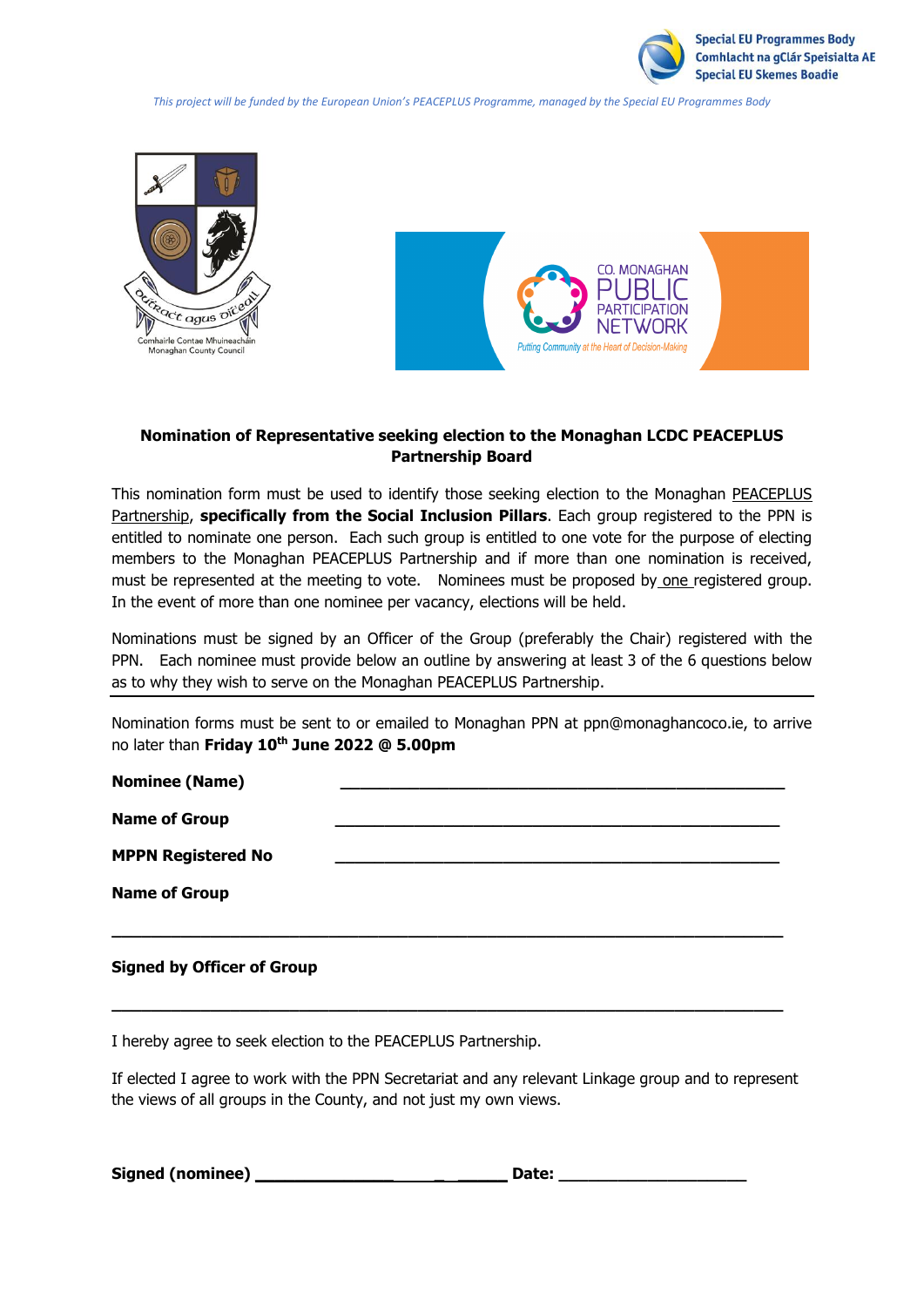*This project will be funded by the European Union's PEACEPLUS Programme, managed by the Special EU Programmes Body*

Profile of Nominee (max. 300 words). Please use the following 6 questions as a guide to help you complete the form. **You should try and answer 3 out of the 6 questions** (3 X 50 WORDS PER RESPONSE.) If desirable, you can answer more than 3 questions and all 6 questions if you wish.

1. *Please briefly outline in 50 words or less your knowledge and understanding of local issues, in particular around peace and reconciliation facing Monaghan County Council area.* 

2. *Please outline in 50 words or less your experience in PEACE or community development related activities gained through professional and /or community and voluntary endeavours*.

*3. Please describe in 50 words or less the relevance of your skills / experience / knowledge to the PEACEPLUS Programme and its three core themes: Local community regeneration and transformation; Thriving and peaceful communities; and Building respect for all cultural identities*

*\_\_\_\_\_\_\_\_\_\_\_\_\_\_\_\_\_\_\_\_\_\_\_\_\_\_\_\_\_\_\_\_\_\_\_\_\_\_\_\_\_\_\_\_\_\_\_\_\_\_\_\_\_\_\_\_\_\_\_\_\_\_\_\_\_\_\_\_\_\_\_\_\_\_\_\_\_\_\_\_\_\_ \_\_\_\_\_\_\_\_\_\_\_\_\_\_\_\_\_\_\_\_\_\_\_\_\_\_\_\_\_\_\_\_\_\_\_\_\_\_\_\_\_\_\_\_\_\_\_\_\_\_\_\_\_\_\_\_\_\_\_\_\_\_\_\_\_\_\_\_\_\_\_\_\_\_\_\_\_\_\_\_\_\_ \_\_\_\_\_\_\_\_\_\_\_\_\_\_\_\_\_\_\_\_\_\_\_\_\_\_\_\_\_\_\_\_\_\_\_\_\_\_\_\_\_\_\_\_\_\_\_\_\_\_\_\_\_\_\_\_\_\_\_\_\_\_\_\_\_\_\_\_\_\_\_\_\_\_\_\_\_\_\_\_\_\_ \_\_\_\_\_\_\_\_\_\_\_\_\_\_\_\_\_\_\_\_\_\_\_\_\_\_\_\_\_\_\_\_\_\_\_\_\_\_\_\_\_\_\_\_\_\_\_\_\_\_\_\_\_\_\_\_\_\_\_\_\_\_\_\_\_\_\_\_\_\_\_\_\_\_\_\_\_\_\_\_\_\_*

- *4. Please outline in 50 words or less your experience of partnership working involving a range of partner organisations e.g., community organisations, statutory bodies, local councils etc*
- *5. In no more than 50 words, please briefly demonstrate any working knowledge you have in the project appraisal process including assessing funding applications, or in project monitoring and evaluation*